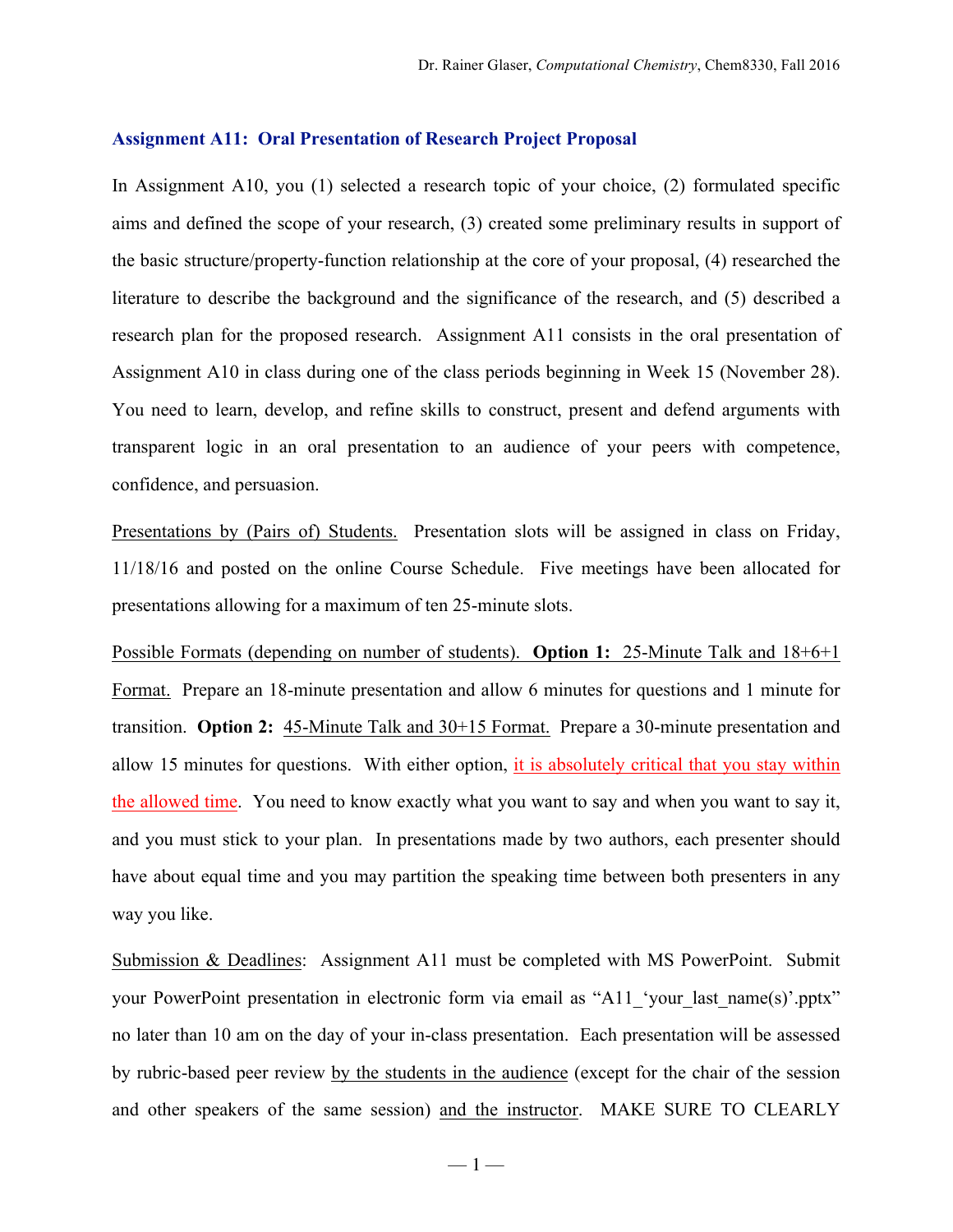WRITE ON EACH PR SHEET WHO IS BEING EVALUATED. Do not write your name on the rubric; as always, the peer review is anonymous.

The comments made in the R10 peer reviews and feedback from the audience contained in the R11 rubrics will inform the revision of the proposal in Assignment A12. Revisions of the PowerPoint presentations need to be submitted by midnight of the day immediately following the day on which the R11 peer reviews are provided to the authors (usually the class period after the presentation; some time will be needed to record the R11 peer review scores and to compute descriptive statistics).

The authors of the top-3 research project presentations (based on the R11 peer review scores) earn upgrades by one notch.

Chair Function: Introduce speakers and topic. Moderate the discussion. Be prepared to ask a question to get the discussion started. Time keeper function: Hold up signs showing 4-, 3-, 2 and 1-minute notices before the end of the presentation period. Stand up when the presentation time is up. Politely but firmly interrupt the speakers once they are one minute overtime.